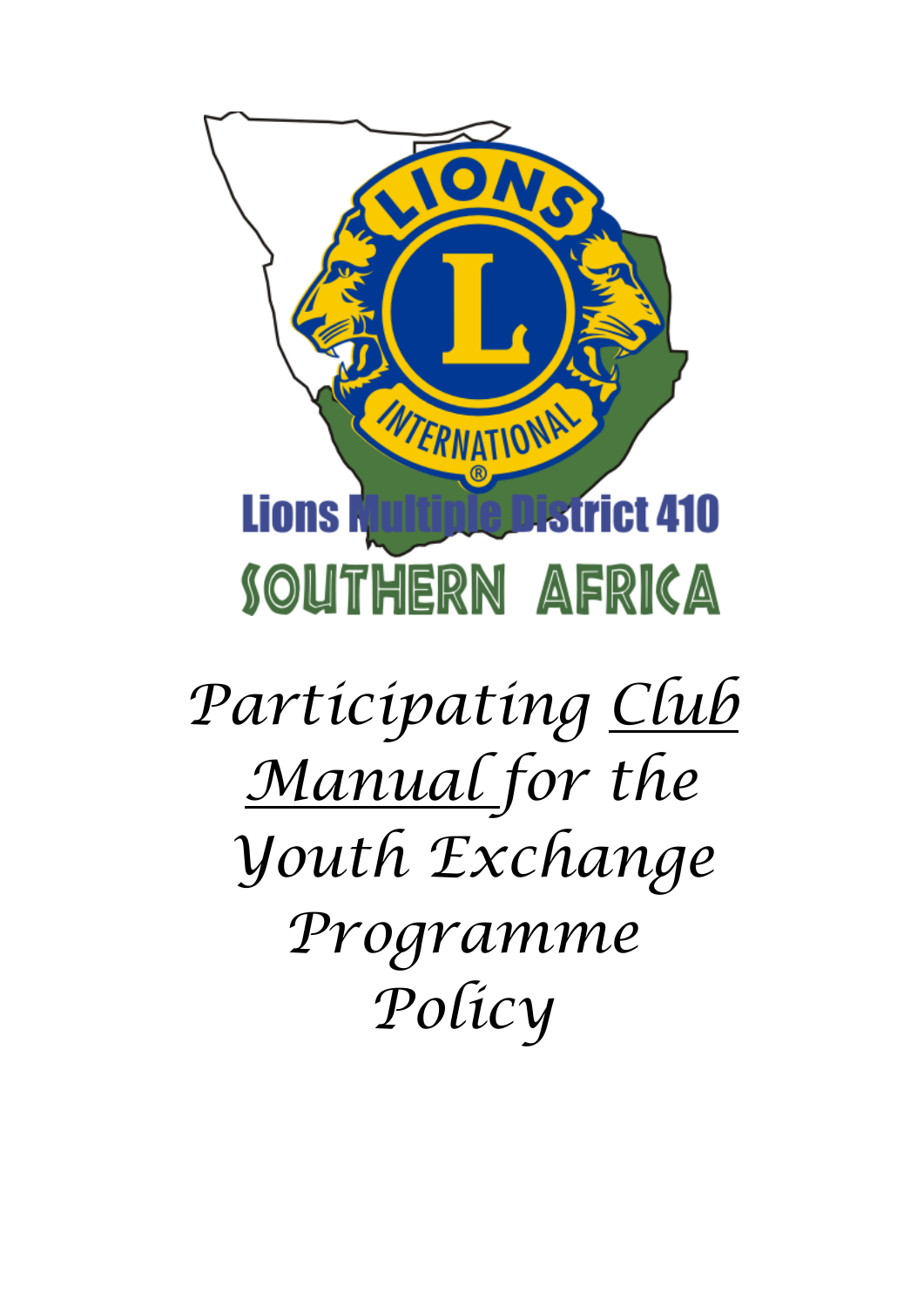### *FOREWORD*

*This Manual has been written/recorded from years of Youth Exchange experience/s. It is to enable Clubs, District Chairpersons, outgoing Students and anyone wanting to understand and get more insight into the Lions Youth Exchange Programme. This "document" is not set in concrete and is meant to be adapted or changed as time passes. Personally, I hope that it is a guide or reference on this subject. There may be sections that appear to be repetition. This is meant as it is important information. However, should you the reader wish to delete certain sections, feel free. Enjoy the read. Kind regards. PDG Paul Brauteseth MD 410 Youth Exchange Chairperson*

*(2008 – 2012)*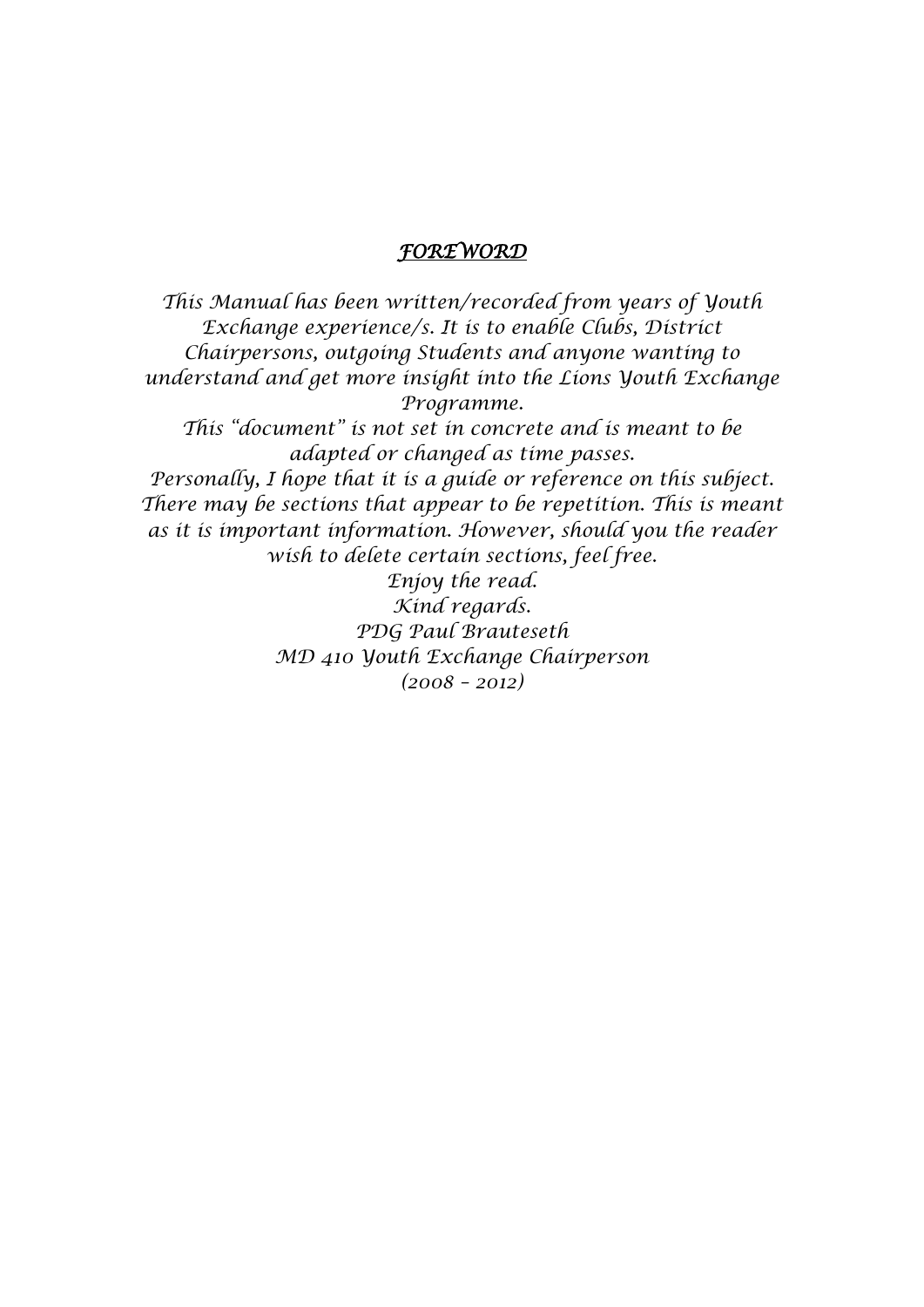# **TABLE OF CONTENTS**

| UNDERSTANDING THE YOUTH EXCHANGE PROGRAMME1 |  |
|---------------------------------------------|--|
|                                             |  |
|                                             |  |
|                                             |  |
|                                             |  |
|                                             |  |
|                                             |  |
|                                             |  |
|                                             |  |
|                                             |  |
|                                             |  |
|                                             |  |
|                                             |  |
|                                             |  |
| I.                                          |  |
| $\cdot$ .                                   |  |
|                                             |  |
|                                             |  |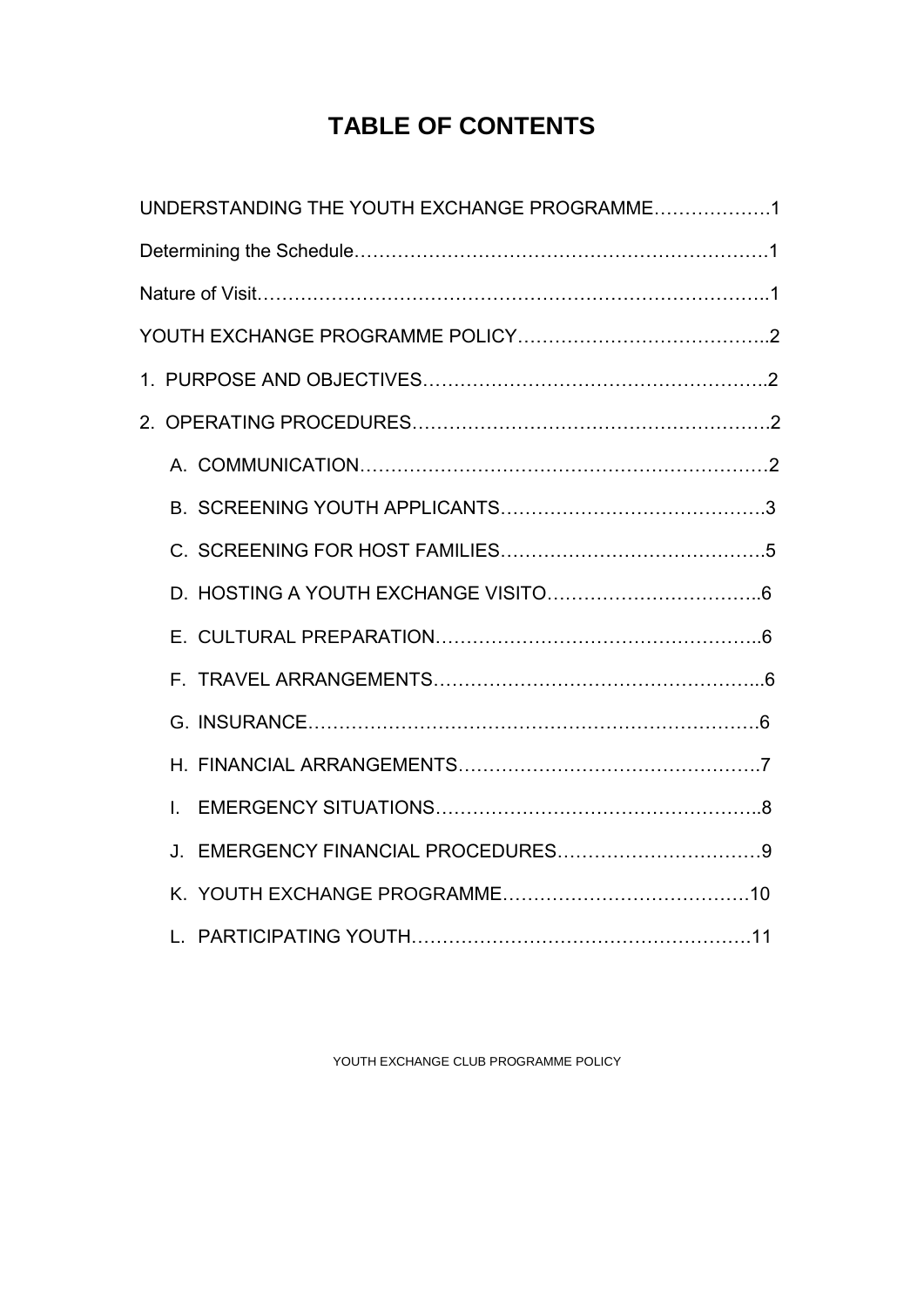### **UNDERSTANDING THE YOUTH EXCHANGE PROGRAMME**

Since its inception in 1961, the Lions Youth Exchange Programme has developed rapidly, numerically and internationally and much has been learned from the experience of many. Where Lions and youth are involved, nothing but the best will do. Therefore, future standards of the programme demand a constant review in the light of past experience.

The following policies may appear quite detailed, even alarming in some respects. However they are designed to be comprehensive and helpful in any and all circumstances.

If followed carefully, nothing is left to chance. It takes much more than simply reading the text, however, to conduct an effective exchange programme. It requires hard work, conscientious Lions' co-operation and understanding, well-qualified youth visitors and host families, patience and an understanding of the purpose and objectives of the Youth Exchange Programme.

If all phases are closely followed, the end result will be a most rewarding experience for youth visitors, host families, sponsors and host Lions Clubs.

#### **DETERMINING THE SCHEDULE**

The majority of exchanges take place during the summer months. However, because geographical areas experience summer at different times, some countries carry out their exchanges during what is winter in the northern hemisphere. Many countries make exchange agreements six to eight months in advance to allow adequate time to find, screen and approve applications for host families and visiting youths. Some countries can host only a limited number of youths which means the implementation of the programme in the district should begin as early as possible.

#### **NATURE OF VISIT**

During an exchange visit, the youth should be treated as a member of the family. He or she should be introduced to young people of similar age, as well as the people of the community in general. The experience of thousands of participants strongly suggests a visit:

- (a) for a period of four to six weeks, and
- (b) with not more than one or two host families:

It should be stressed that this is a learning experience, there is a purpose and there is a job to be done. It is not a vacation.

Extended personal travel, tourism, schooling, job requests, etc are in violation of the purpose and objectives of this programme.

No district or club is obliged for any requests other than these stated in the Youth Exchange Policy.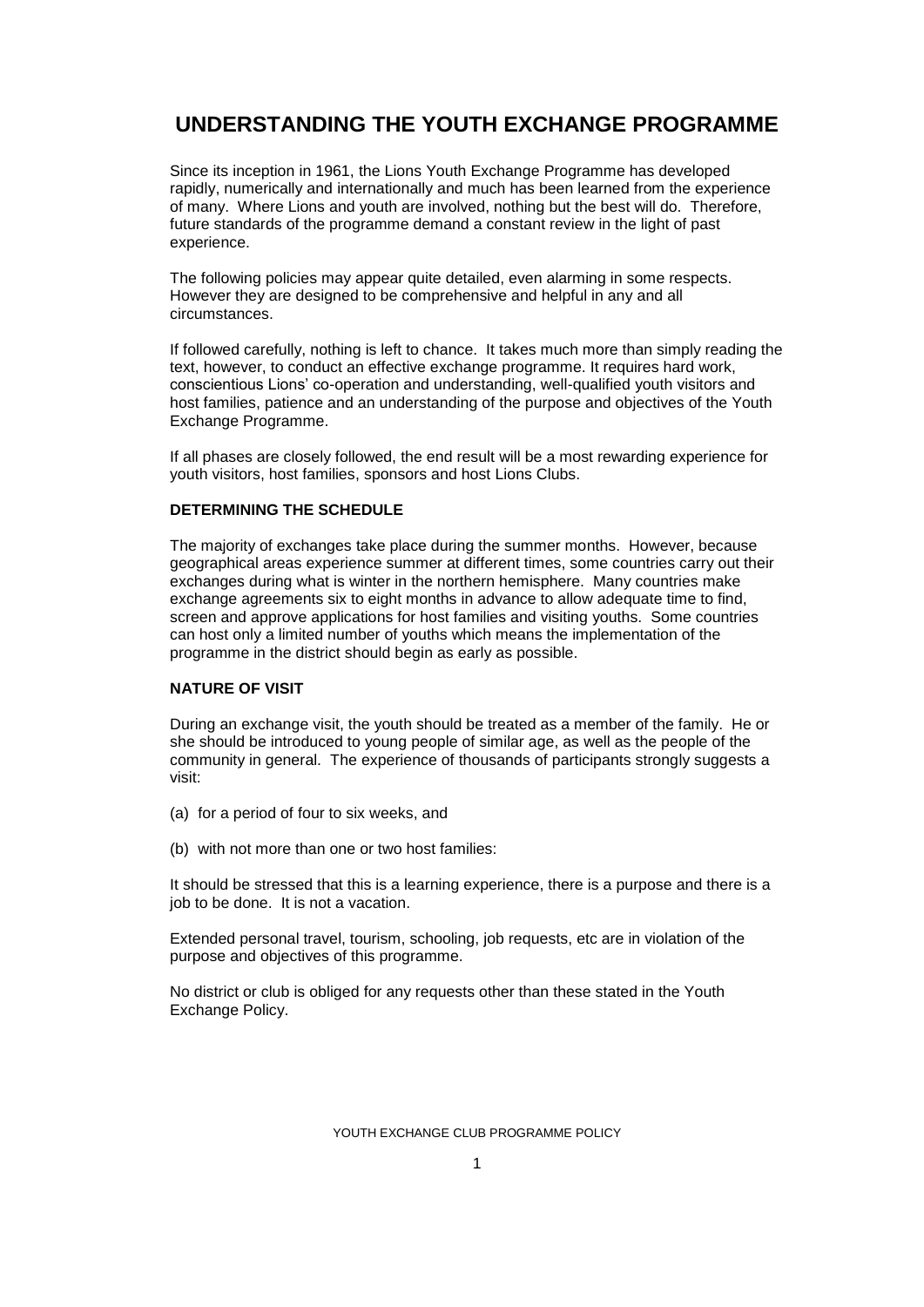### **YOUTH EXCHANGE PROGRAMME POLICY**

The Board of Directors of Lions Club International adopted the following policy governing the various facets of this programme. Since the actual agreements to sponsor or host youth are carried out by Lions, it was deemed imperative that all Lions Clubs International Youth Exchange arrangements be controlled by one standard policy.

### **1. PURPOSE AND OBJECTIVES**

The Youth Exchange Programme was authorised by the Lions International Board of Directors in early 1961, for the purpose of furthering the first Object of Lionism **"To create and foster a spirit of understanding among the people of the world".**

The objectives of the Programme are:

- (a) To bring young people into contact with youth and adults of other countries;
- (b) To share family and community life of another culture;
- (c) To promote international understanding and goodwill throughout the world of Lionism.

These objectives apply to the participating youth, and to the sponsor and host Lions clubs families. All participating parties shall conduct the programme and themselves so as to preclude any element of personal profit or gain.

### **2. OPERATING PROCEDURES**

#### **A. COMMUNICATION**

- (a) Good communications are absolutely vital to operations of the Youth Exchange Programme. It is the obligation of all participants to keep all concerned parties informed and to respond promptly to every communication of any type. The sender must be informed promptly, whether the answer is favourable or not, or to be decided upon at a later date.
- (b) Initial communication between an interested sponsor club and Host club will be through the District Youth Exchange Chairman or Multiple District Chairman where appropriate. If the name and address are unknown, this communication must be sent to the respective District Governor.

 A sponsoring club or district is a club or district sending a Youth Exchange visitor to another country. A host club or district is a club or district receiving a Youth Exchange visitor.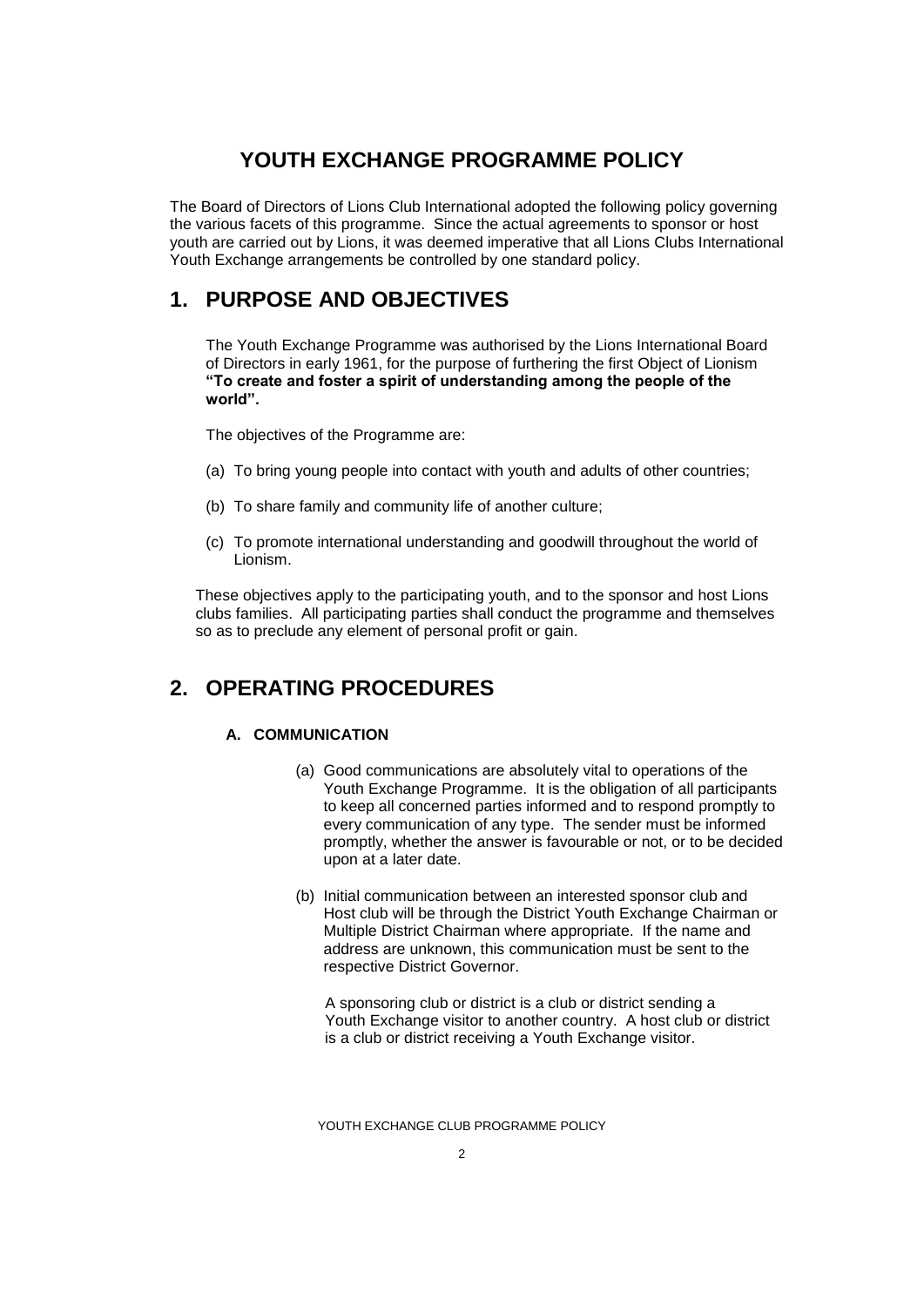- (c) Full information shall be sent to the Youth Activities Department of International Headquarters on the following items: - promotion, planning and initial contact, nature of response and decision, basic personal information on each youth, his family and sponsors, host club and family, dates of travel and visit, all contacts in case of emergency.
- (d) It will be the duty of the host club to advise in the first communication the details of the programme that will be conducted during the youth exchange visit.
- (e) Each youth exchange applicant shall provide, at time of the application, a personal letter of introduction to the prospective host family, containing information on hobbies
	- family members and their occupations
	- home community
	- previous travel
	- expectations for the exchange
	- dietary, health and religious requirements.

 The letter shall be written in the language agreed upon as the language of communication for the exchange.

#### **B. SCREENING YOUTH APPLICANTS**

- 1. *Time:*All applicants shall be thoroughly screened by the sponsor Lions Club prior to acceptance.
- 2. *Lions Club Member's Children:* Unless so stated by the host country or District, such relationship shall not disqualify an applicant.
- 3. *Physically or Economically Handicapped Applicants:* May be Selected if otherwise qualified and agreed to by Host Lions.
- 4. *Screening Factors to be determined by the Sponsor Lions Club:*
	- (a) *Age:* Applicants should be from 17 to21 years of age. (unless variations can be specified conscientiously by the host country or district on ground of its culture and customs).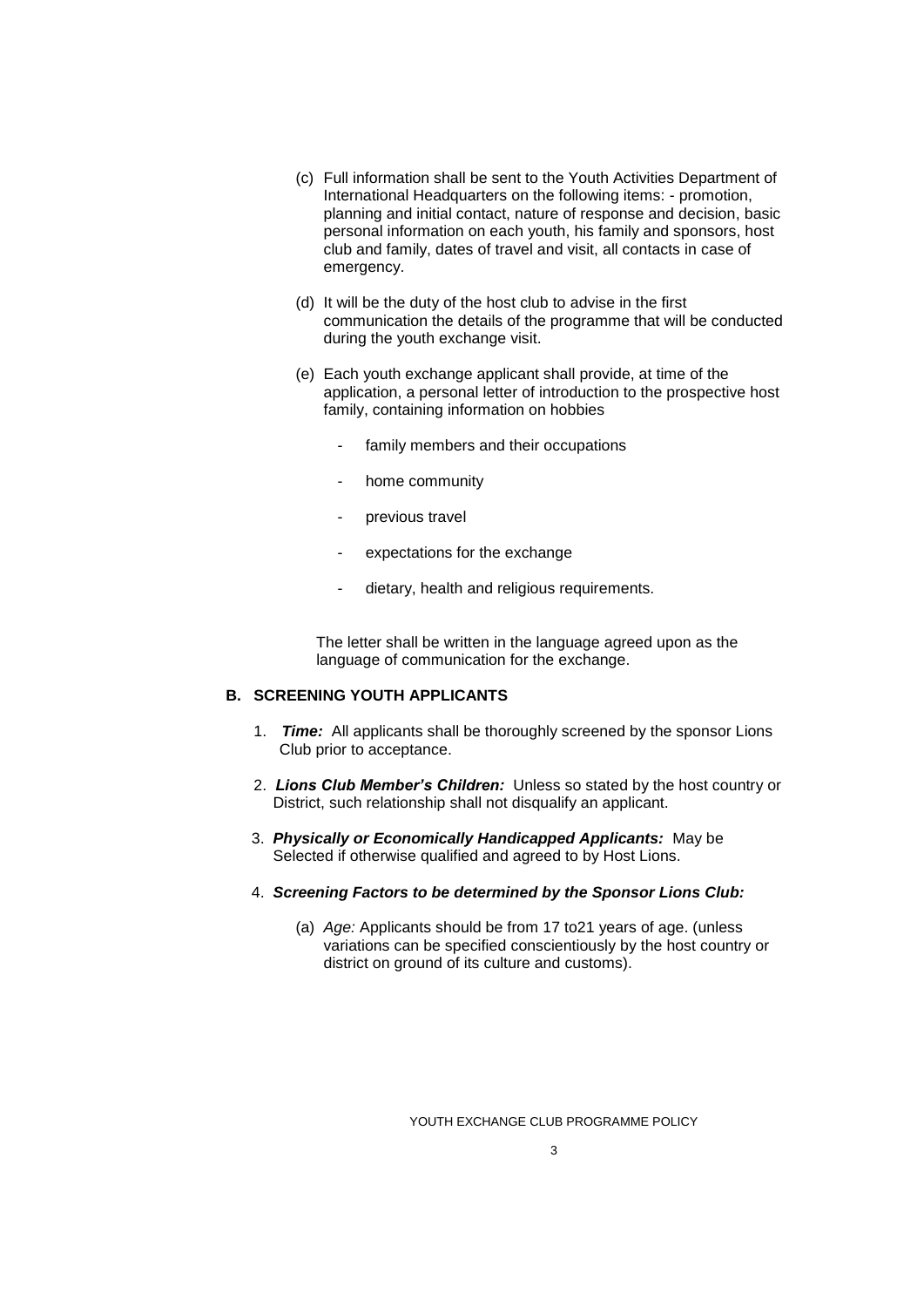- (b) Character References: Required from at least two independent Sources.
- (c) *Education:* Applicant's performance (or record) and special studies shall be considered.
- (d) *Language Ability:* Preferable, he or she should have at least a Basic knowledge of the language of the host country. Some countries, or particular hosts may require two years study, for example, or a competent conversational ability.
- (e) *Knowledge of Youth Exchange Programme:* Familiarity with all aspects of the Youth Exchange Programme, its purposes and objectives, by both youth and parents, is a must.
- (f) *Motives of Applicant*: Determine basis of his or her choice of country. He or she should have a desire to contribute to international understanding, and a desire to learn about and from other ways of life.
- (g) *Health:* This does not mean that handicapped youth or those with special needs should be disqualified. However, such factors must be stated clearly for the benefit of the hosts. Particular conditions, allergies to certain foods or medicines, a regular or potential need for some medicine, in some case even religious obligations in health or food matters are to be determined and communicated to prospective hosts.
- (h) *Appearance:* May well be a more serious matter to the people and culture of their host country than of their own. The applicants should be as understanding in this matter as they expect others to be. The photo requests will help prospective hosts identify them upon arrival.
- (i) *Parent's or Guardian Consent:* Complete agreement with programme objectives are to be verified in writing. It should be made clear that they will bear the ultimate financial obligation for emergencies or illness due to health or accident of the applicant.
- (j) Each host club may require adherence to rules in addition to those set forth in this policy.
- (k) Each youth exchange visitor must give evidence of their desire to take part in a youth exchange visit and furnish a signed statement that they and their parents or guardians are familiar with the rules of the programme, and agree to abide by said rules and objectives and purposes of the programme.
- *(l) Admission Requirement:* The sponsoring Lions are not to admit applicants into the Programme, or make travel arrangements for them, until host families have been arranged.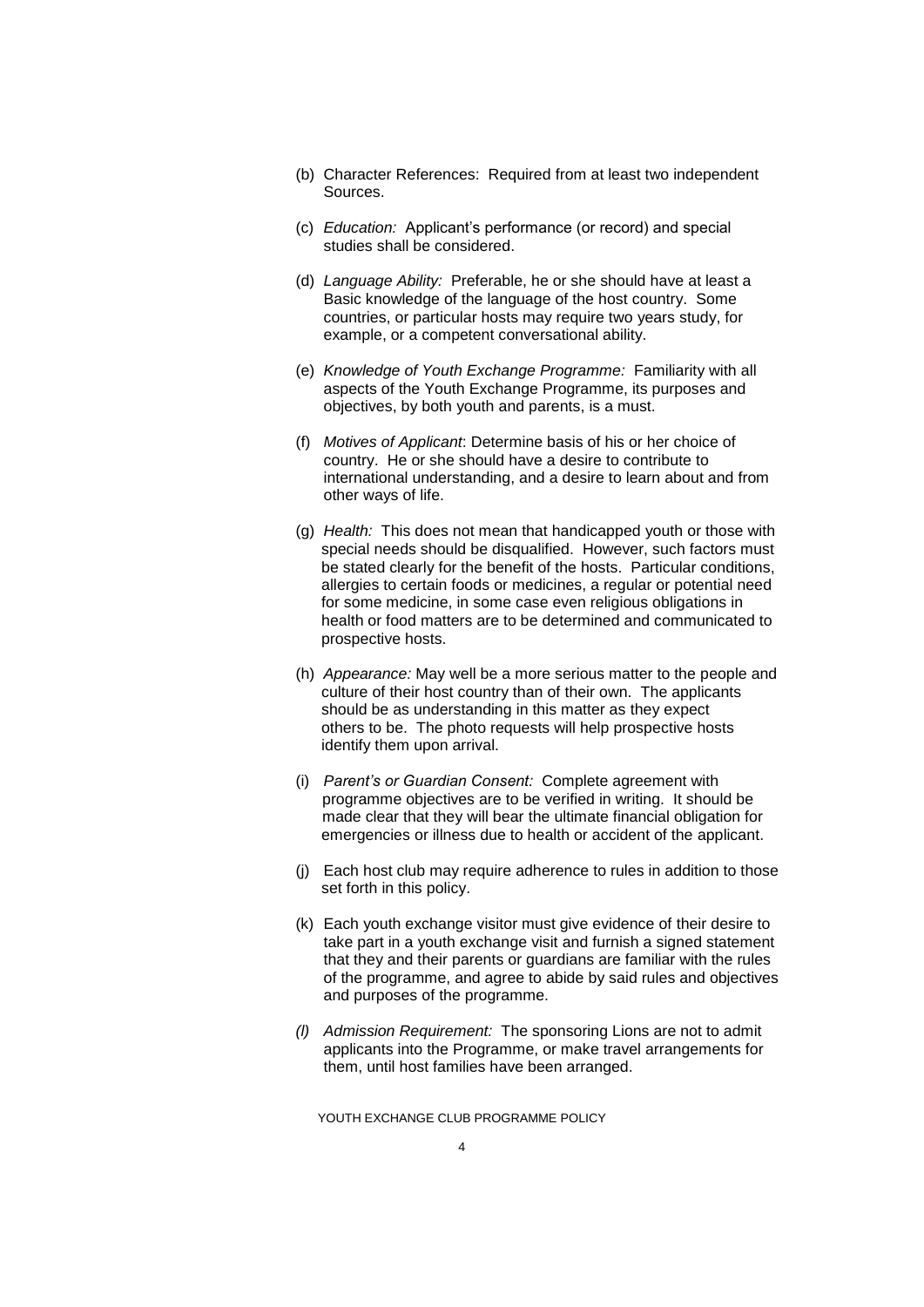#### **C. SCREENING FOR HOST FAMILIES**

- 1. Potential host families are to be screened by the Host Lions Club. In so far as possible, the host family should be a Lion member's family. Potential host families should be willing to have their home and family situation reviewed in the light of the following:
	- (a) *Age:* The family should be in contact with youth of the approximate age of the youth visitor. Children in the host family are desirable but not a requirement.
	- (b) *Compatibility:* Character traits and attitudes of the host family and its members to be considered are: understanding, interest and ability to communicate and deal wisely with youth, open-mindedness and tolerance.
	- (c) *Language Ability:* It would be helpful if one or more members of the family speaks the youth's language and may even be necessary in some cases.
	- (d) *Knowledge of Youth Exchange Programme:* Familiarity of host family members with the Youth Exchange Programme, its purposes and objectives, is important to the success of the exchange experience. All members should understand and accept their responsibilities. If a non-Lion host family is considered, they should be well informed on the scope and Objects of Lionism and on the Youth Exchange Programme especially. Meetings including all host families shall be held.
	- (e) *Living Conditions:* Need not be luxurious, but should be adequate to Accommodate an additional person in the home without undue discomfort or financial burden.
	- (f) *Family Preferences:* Determine family attitude concerning the applicants nationality, language, religion, sex, age and special interests. These should be taken into consideration during the screening interview.
	- 2. *Travel Quotas:* Hosting Lions are not to select host families simply to fulfil a quota.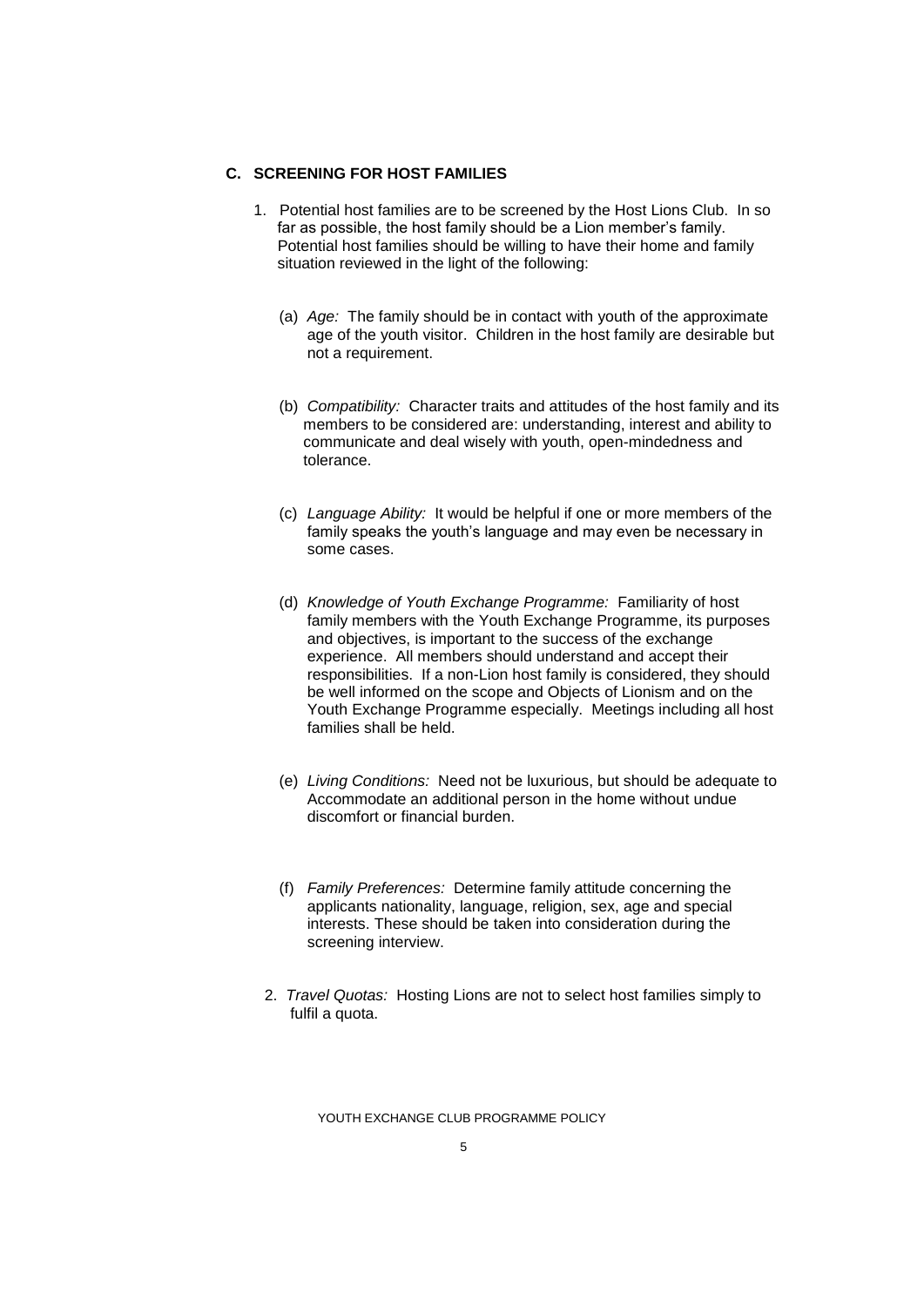#### **D. HOSTING A YOUTH EXCHANGE VISITOR**

- 1. Receiving a youth exchange visitor is an activity and the responsibility of the Host Lions Club. These responsibilities include arrangements for the youth's arrival and departure, welfare, social and cultural entertainment throughout the visit.
- 2. In the case of problems or incompatibility between host family and youth, appropriate host club officers must be prepared tactfully to arrange transfer of the youth to another qualified host family (for this reason it is advised that one or more alternate families be available).
- 3. If an extreme problem cannot be solved after all reasonable efforts have been made locally, it may be necessary to contact the visiting youth's parents, or in some cases, the sponsor club or district officers. If the decision is made to return the youth to his/her home, whoever may be at fault, arrangements are to be made by the appropriate host club officers.
- 4. In the host family's home, the visiting youth is to be treated as a member of the family. This relationship may be quite different from ones own home and family, but should be kept natural for the hosts. Learning customs and lifestyles is an objective of this exchange.

#### E. **CULTURAL PREPARATION**

- 1. It is an obligation of both host and sponsoring Lions Clubs conducting an Exchange programme, and of the adult and youth participants, to familiarise themselves with customs and expectations of the countries and peoples involved, especially those of the host country.
- 2. Government regulations concerning passports, visas, inoculations and Customs regulations shall be explained in detail by the sponsoring Lions.
- 3. The Youth visitor shall be made aware that he or she is bound by the Laws of the host country. This is especially important in areas of possession of weapons, alcoholic beverages, use or possession of narcotics and all sections of the juvenile code of that country.

#### **F. TRAVEL ARRANGEMENTS**

1. All travel arrangements and the cost of all travel for youth exchange Visitors, from home to the host community and return, shall be the responsibility of the sponsoring Lions Club.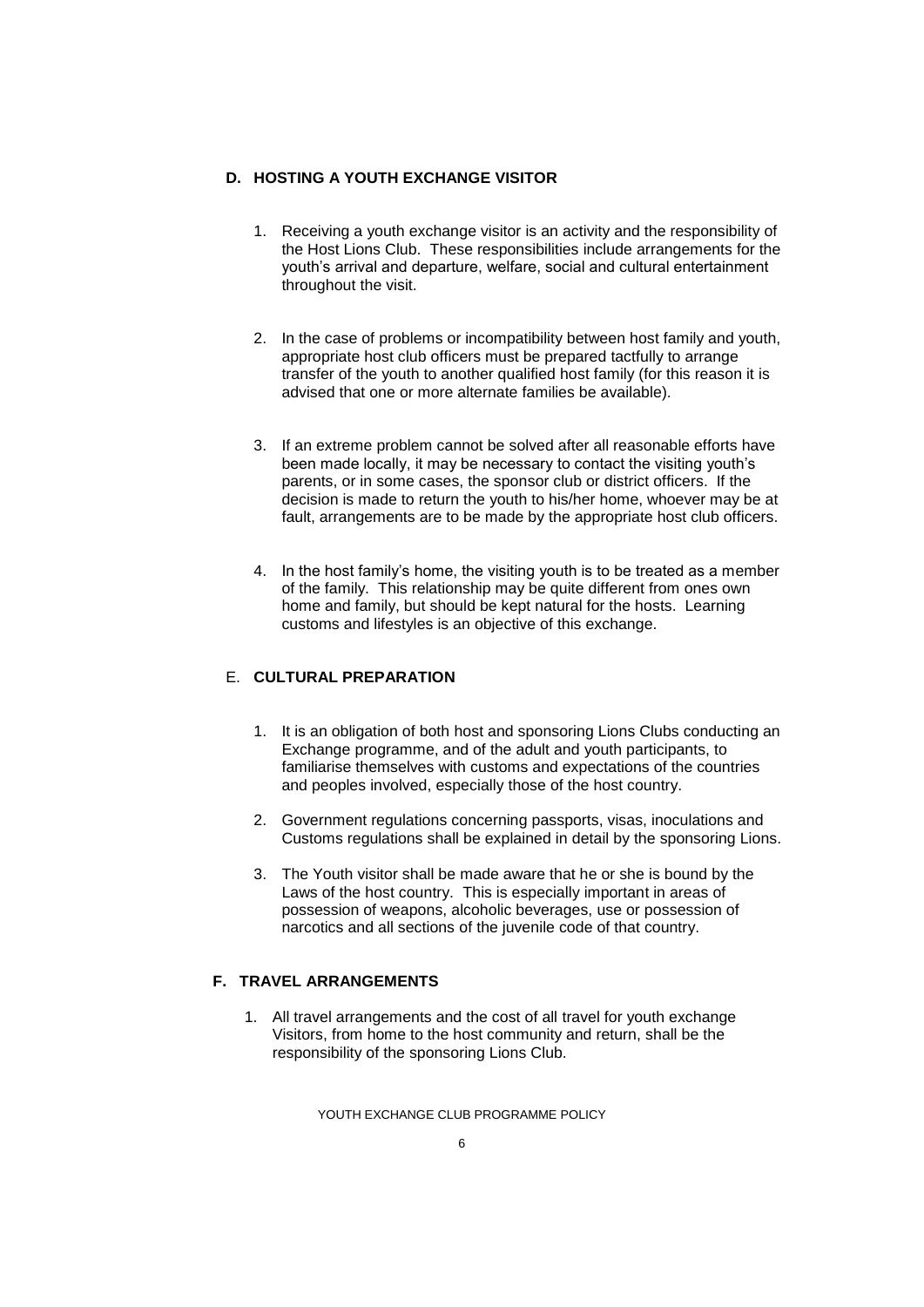- 2. Group travel arrangements must be for purposes of furthering objectives of the programme. Group travel shall not be planned only for the sake of numbers or for the sake of tourism, which places unreasonable obligations on Lions of the host country. Charter flights especially shall be arranged only with a well-established airline with excellent international experience.
- 3. Lions International Headquarters shall not plan nor be responsible for travel arrangements.
- 4. Dates of the visit and travel shall be agreed upon at least six weeks in Advance by sponsoring and host Lions. The schedule and means of travel shall be communicated as soon as arranged.
- 5. All changes of plans shall be mutually agreed upon if at all possible. Last minute unavoidable changes shall be communicated at once to the host Lions Club and the host family. Where one youth is substituted in place of another, he or she shall be as well screened and qualified as the original applicant.
- 6. Whenever Youth Exchange visitors are combined into substantial groups, they shall travel under responsible leadership. Complete travel expenses within the host country for persons requested by sponsoring Lions to act as group leaders shall be the responsibility of the sponsoring Lions.
- 7. Extended personal travel by Youth Exchange visitors, even if it is to visit close friends or relatives, is not allowed unless permission has been obtained at least one month in advance from each of the following parties: Youth's parents or guardian, sponsoring Lions Club, sponsoring District Youth Exchange Chairman, Host District Youth Exchange Chairman, host Lions Club, host family.

#### **G. INSURANCE**

- 1. It is the responsibility of the sponsoring Lions Club to verify or assure that the applicant has adequate medical, life, personal property and liability insurance to cover any and all contingencies during the entire duration of the exchange visit, including all travel time. Information on the amount of coverage considered necessary shall be obtained from the hosting Lions and/or competent insurance representative.
- 2. Sponsoring Lions shall furnish satisfactory proof of insurance coverage to Host Lion for visiting youth before their acceptance.
- 3. Sponsoring Lions Clubs shall secure Release of Liability and hold harmless agreements executed by each youth exchange visitor and his or her parents or guardian (if a minor).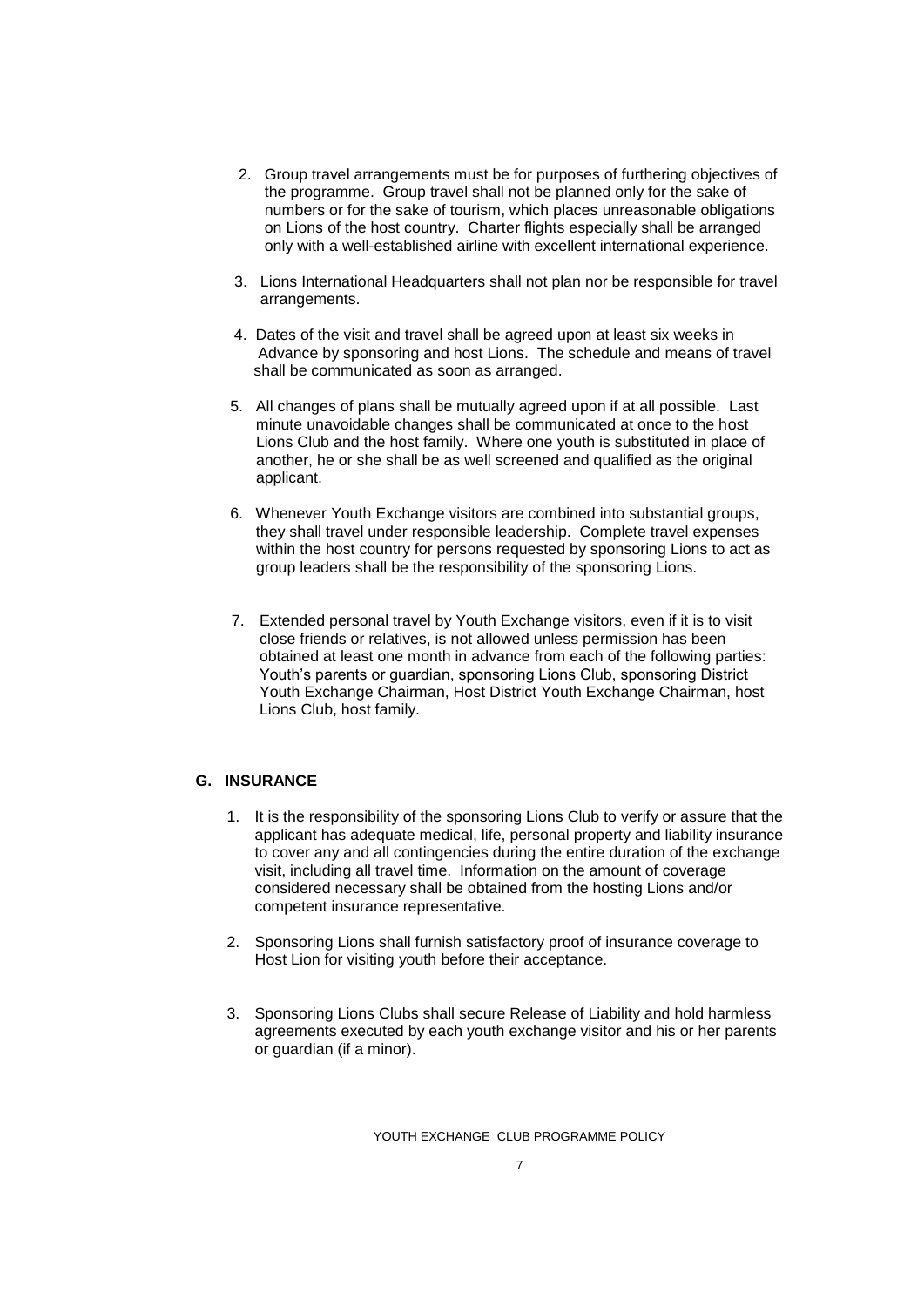4. The host Lions shall have the option of requiring any in-bound exchange youth to subscribe, at his or her own expense, to medical, life, personal property, liability, or other type of insurance, as deemed appropriate by the by the host Lions to cover the duration of the exchange visit, regardless of whether said youth is already insured under a policy issued in the youth's home country.

#### **H. FINANCIAL ARRANGEMENTS**

#### **1. Sponsoring Club**

- (a) All costs related to travel of the exchange visitor, from the youth's home to his or her host community and return shall be the responsibility of the sponsoring Lions Club. They may be paid by the Club from District funds if available, by the youth and/or his or her family, or some combination of these sources.
- (b) Costs related to travel, include actual fares, insurance, airport service fees, customs duties and any layover or overnight costs en route.

#### **2. Host Clubs**

(a) All costs related to board and lodging and hosting of the youth shall be the responsibility of the host Lions Club.

#### **3. Exchange Youth**

 Each youth shall have personal funds for incidentals, minor medical costs, souvenirs or possible social activities not planned by hosts.

#### **I. EMERGENCY SITUATIONS**

Responsibility for the exchange youth is assumed by sponsoring Lions during travel, and by host Lions during his or her stay in their country or community. Emergency situations have been extremely few, nevertheless they do occur. The following distinctions are made with respect to areas of responsibility:

- **1.** *Unexpected Visitors:* No Lions Club can be held responsible for extending Hospitality or furthering travel arrangements for unexpected visitors - individually or in groups.
- **2.** *Unwarranted Personal Requests:* Requests for school enrolment, training or employment, long-term board and lodging and the operation of motor vehicles (even by a bona fide exchange youth) are prohibited.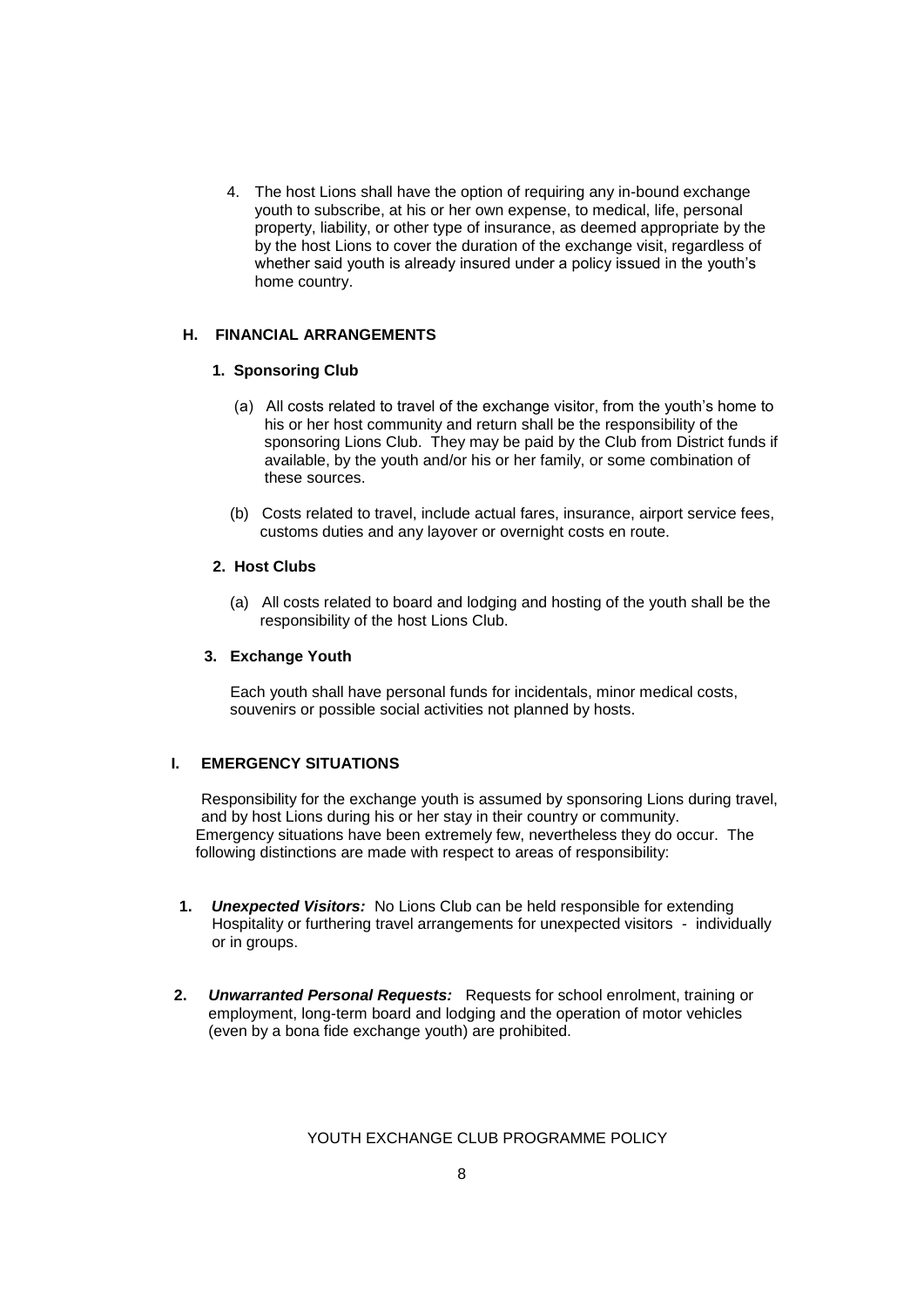- **3.** *Accident or Illness:* Illness of an exchange visitor will require the attention of the host family and the Host Lions Club. In case of serious illness or accident, every effort should be made to contact the youth's parents immediately and to provide them with diagnosis and recommendations determined by a doctor. All youth must have in their possession written parental or guardian permission for any necessary medical or surgical treatment.
- **4.** *Incompatibility:* If relations between host family and the visiting youth become extremely difficult, the matter should be handled tactfully by the host Lions. In extreme situations it may become necessary to arrange for the return of the youth to his or her home.
- **5.** *Replacement Host family:* If an assigned host family withdraws from the programme after a commitment has been made to host an exchange visitor, it shall be the obligation of the host Lions to provide a qualified replacement host family. The host Lions shall make every effort to avoid cancelling an exchange visit.

#### **3. EMERGENCY FINANCIAL PROCEDURES**

 Unexpected , substantial costs requiring advance payments shall be the ultimate responsibility of the youth's parents and they shall be so informed prior to acceptance. If any such case shall arise, the position of the parents and sponsoring Lions shall be sought immediately. Only thereafter shall the host Lions consider contributing to or advancing the same. If expenses are advanced by host Lions to meet any such emergency or other unexpected and necessary action, they may report the same to the parents and sponsoring Lions, detailing the amount and expense or suggested portion thereof, which they feel should be reimbursed. All involved parties should then endeavour to resolve the reimbursement question in the spirit of complete fairness, understanding and goodwill.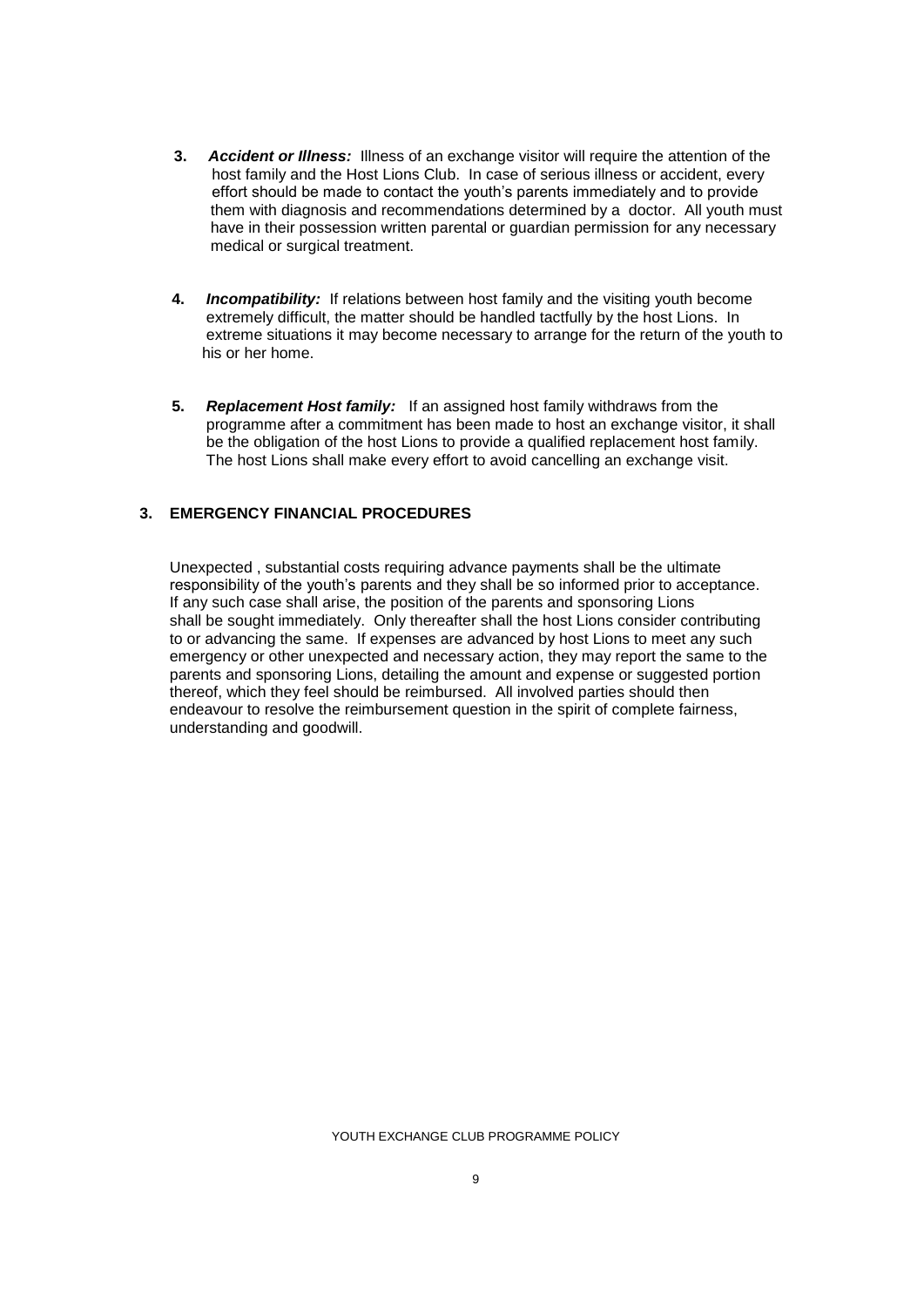# **YOUTH EXCHANGE PROGRAMME**

### **PROGRAMME OBJECTS AND POLICY**

The Youth Exchange Programme was authorised by the Lions International Board of Directors in 1961 for the purpose of furthering the first object of Lionism which is "To create and foster a spirit of understanding amongst the peoples of the world". We aim to bring young people into contact with adults and young people of other countries and to share community and family life of other cultures. Also to promote international understanding and goodwill throughout the world of Lionism.

This programme is not conducted for the purpose of tourism, formal education employment or career advancement, Each applicant should show a desire to share in family and community life as a goodwill ambassador.

#### **QUALIFICATIONS**

All youth male and female aged between 17 and 21 at the date of departure are eligible. Youth from Lions and non-Lions families may apply.

#### **CONDITIONS OF PARTICIPATION**

- 1) Independent travel and private tours are not permitted.
- 2) All Youth Exchangees who depart with the group MUST return home with the group.
- 3) All applicants must undergo a medical examination and obtain the examining physician's signature.
- 4) An indemnity form must be signed by the applicant's Parents or Guardians.
- 5) All applicants must be nominated by a Lions, Lioness or Leo Club.
- 6) Applicants must agree to abide by the Youth Exchange requirements as stated.
- 7) Applicants must sign the application form.

### **APPLICATION PROCEDURES AND PAYMENT**

- 1) APPLICATIONS FOR ALL PROGRAMMES CLOSE WITH THE DISTRICT YOUTH  $\sim$  EXCHANGE CHAIRPERSON ON 31 $^{\rm st}$  of MARCH.
- 2) Each applicant is to complete 4 typed Application and Indemnity forms accompanied by 4 passport size photos. They are to be forwarded to the sponsoring Lions, Lionessess or Leo Club together with a deposit.
- 3) A deposit of R1000.00 is required with each application. Cheques to be made Payable to LIONS CLUB INTERNATIONAL M.D. 410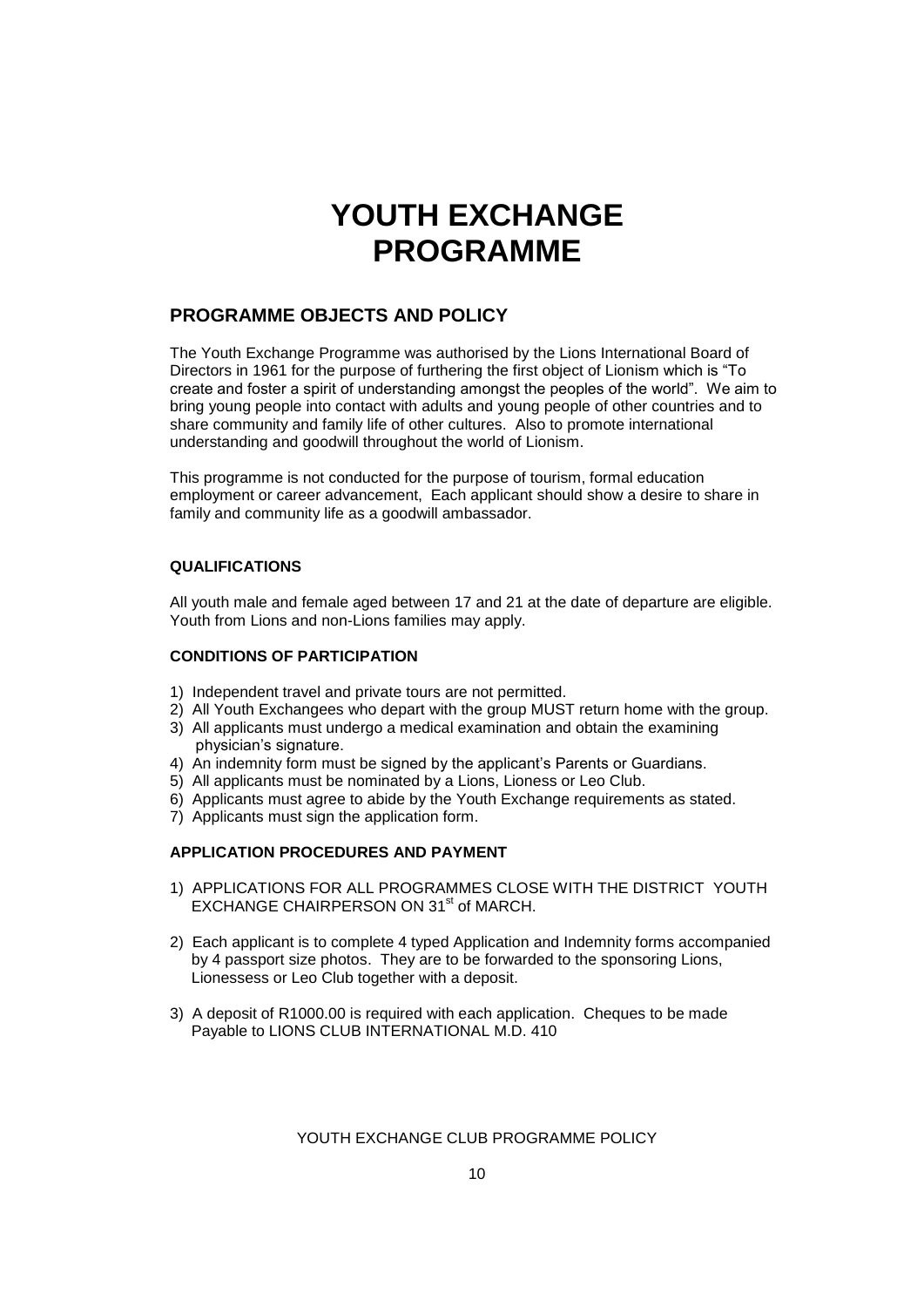- 4) A photocopy of applicants Passport MUST ACCOMPANY APPLICATION FORM.
- 5) Before accepting the sponsorship of a Youth Exchange, the Sponsoring Club must interview and confirm the suitability of the applicant.
- 6) The Club will then authorise the application and forward all forms with the deposit to the District Youth Exchange Chairperson.
- 7) The District Youth Exchange Chairperson retains 1 Application and Indemnity form for their records and sends the remaining 3 copies and the deposit to the Multiple District Chairperson.
- 8) The Multiple District Chairperson forwards 2 copies to the chosen country and retains one copy for their records.
- 9) Application forms not typed could be returned.
- 10) VERY IMPORTANT. The balance of all payments must be received by the Multiple District Chairman on or before  $31<sup>st</sup>$  May from which dates cancellation fees will apply. Cheques to be made payable to LIONS CLUB INTERNATIONAL M.D. 410.

#### **SPECIAL REQUESTS**

 Requests are sometimes made for hosting in particular areas. This is not always possible to grant and will depend on where hosting is available.

#### **FARE STRUCTURE – PROGRAMME COSTS**

It should be pointed out that the airfares used in the Youth Exchange programmes are the lowest possible negotiated for use for the programme. Lower fees sometimes exist but their conditions prohibit their use for the programme.

#### **PROGRAMME COSTS INCLUDE:**

- 1. International Airfares
- 2. Internal travel within the host country
- 3. Airport taxes
- 4. Insurance
- 5. Admission costs
- 6. Name, Lions pins and banners
- 7. Final programme costs will be confirmed when tickets are issued.
- 8. The International Association of Lions Clubs and its members are not responsible for any losses incurred.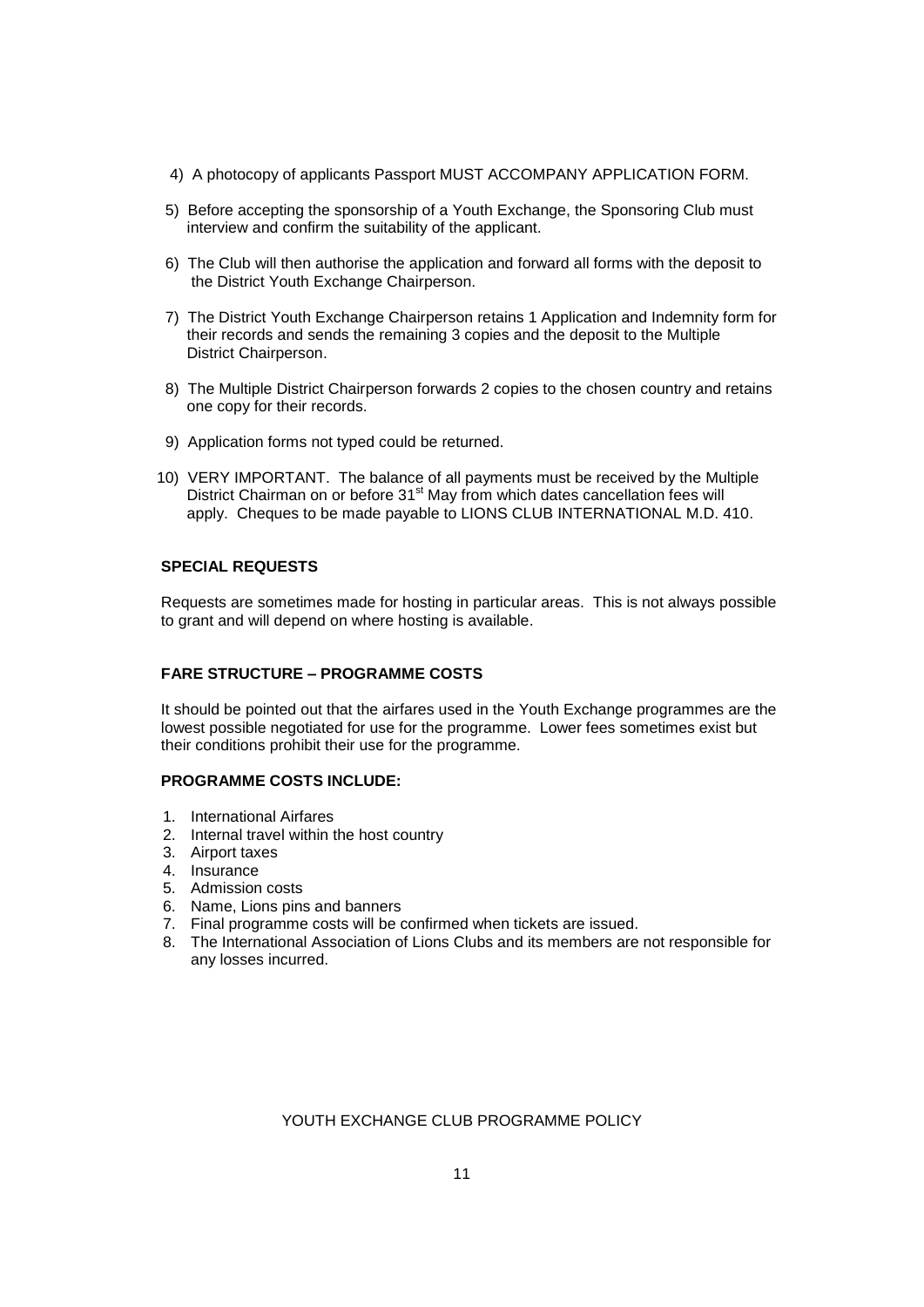#### **INDEPENDENT TRAVEL**

All travel arrangements are concluded prior to departure. Exchangees who depart with the group must return home with the group. No extension of an Exchangee's variation of a flight will be considered or permitted.

#### **DRESS**

Participants are to neat and well dressed at all times. To ensure that participants are dressed uniformly the Windbreaker issued is to be worn at all formal functions and while travelling for easy recognition.

#### **BRIEFING SESSIONS**

Each District Chairperson will be holding their own briefing for the Student/s. Students will be advised timeously of the date, time and venue for the briefing.

#### **BANNERS, PINS AND NAME TAGS**

Each participant will be provided with 5 Banners and 5 pins for gifts whilst on exchange, as well as their name tag.

#### **PERSONAL COSTS**

It is suggested that each applicant takes a suitable amount of money with them to cover any personal expense.

#### **S.A. DOMESTIC TRAVEL**

As the Exchange programme commences and terminates from OR Tambo International Airport (Johannesburg) all participants are required to make their own internal travel arrangements.

#### **PLEASE NOTE:**

The costs for internal travel are not included on the Programme costs.

#### **DOCUMENTATION AND HEALTH PASSPORTS**

A valid passport is required by all Students travelling overseas. It is the responsibility of each applicant to obtain a passport as soon as possible. **NOTE:**

A copy must be attached to the application form.

#### **VISAS**

S.A. Passportholders require a VISA for most countries.

**NOTE:**

It is the responsibility of each applicant to arrange these. We recommend you contact Travel Agent who can apply for these on your behalf. The cost of the VISAS are for your own accounts.

#### **VACCINATIONS**

All participants are advised to contact any travel agent or the Embassy of the countries to be visited for information regarding special vaccinations and medical requirements.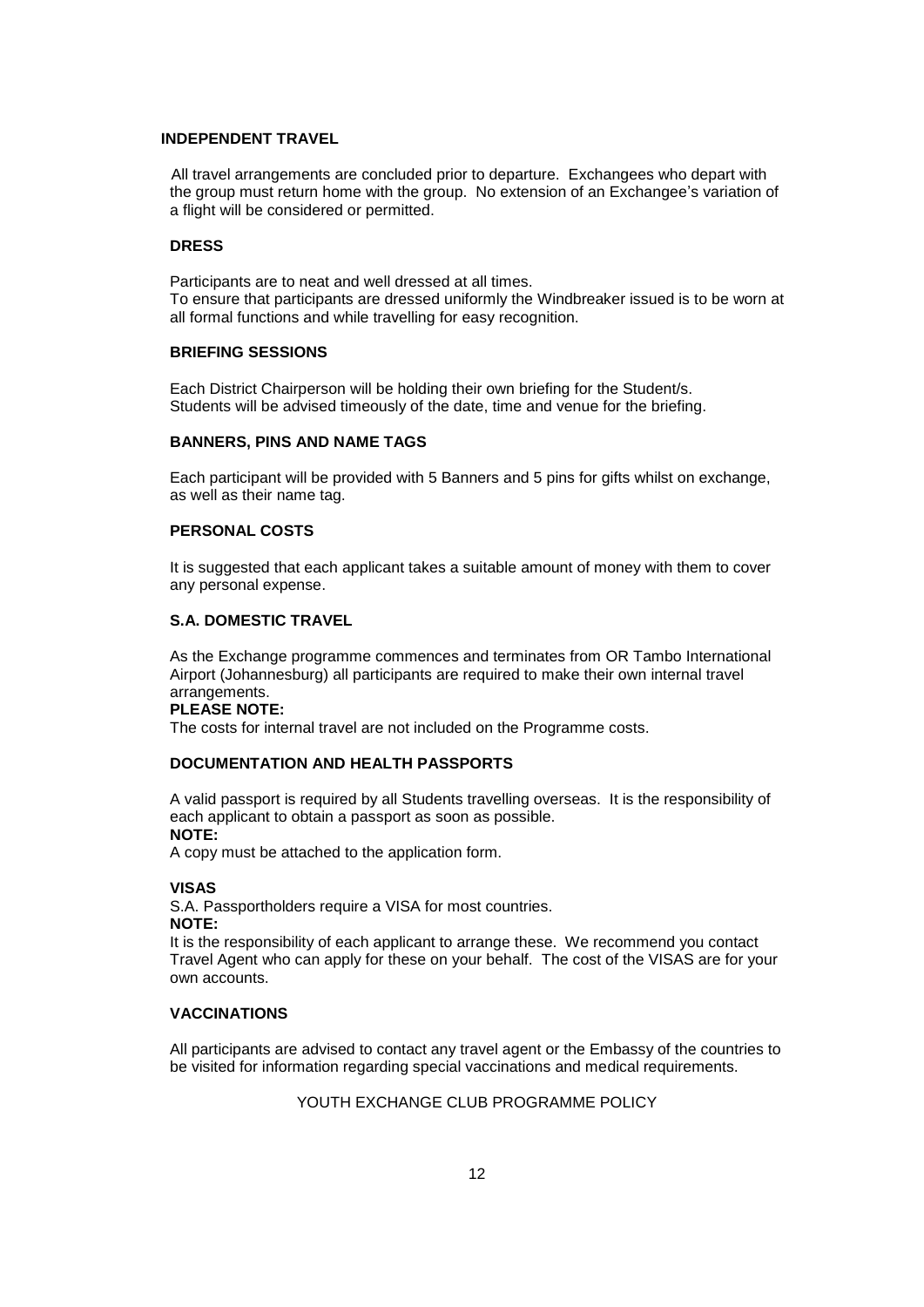#### **INSURANCE**

It is compulsory for each applicant to be fully insured for the duration of the trip. Insurance is included in the costs of each programme, which includes the following cover:

| 1. Medical Expenses   | $-$ R1 000 000                                             |
|-----------------------|------------------------------------------------------------|
| 2. Personal Accident  | - R 50 000 (in flight)<br>- R1 000 000 (24 hours)          |
| 3. Cancellation       | 5 0 0 0<br>- R                                             |
| 4. Personal Liability | - R1 000 000                                               |
| 5. Legal Assistance   | 3 0 0 0<br>- R                                             |
| 6. Baggage            | 3 0 0 0<br>- R<br>- No claim for more than R1 500 per item |

#### **HOSTING**

During the months of June, July and August we will be hosting youths from abroad. These exchangees are mainly from Italy, Mexico, Holland, Belgium, Czechoslavia, Rumania, Poland and Finland.

We have a second contingent of youth arriving in December. These youth come from Malaysia.

We require Host families. Please apply direct to your District Chairman well in advance. Host families must be approved and supported by a Lions, Lioness or Leo Club. They may be Lions,Lionesses or Leo's, relatives or friends of members or residents from the wider community. It is beneficial but not essential for the family to have children of the same age as the exchange. Many successful exchangees are with families or couples who have no children living at home.

Experienced host families will tell of the rewarding experiences of having an overseas visitor in their home. Of the fun they have in communicating with their guests and understanding their different ways of living. Their guests invariably cook them a special meal in their own traditional style and bring souvenirs of their home country. Families whose young members have taken part in an exchange are invited to host a visitor in return, but it is not a requirement for them to reciprocate. Many are keen to continue their association with the Lions Youth Exchange Programme.

Cultural exchanges are very interesting. The youths come here because they want to learn about our culture. Many South African families learn a lot about their own country and culture when confronted with an enthusiastic and enquiring youth from overseas. It is great fun to discover things that perhaps would be overlooked in normal life. To see our country and natural beauty through the eyes of a visitor is surprising and enlightening. Friendships are formed which can become life-long relationships. Sometimes, return visits can be made to visit the home of a host son or daughter by family members. Sometimes youths often strike up relationships with other visiting youths from different countries, this promotes International Understanding and Goodwill which is one of the objectives of Lions Clubs International.

Please contact your District Chairperson if you are able to assist with the hosting of overseas youths during the months of June – August or December – January. All District Chairpersons are listed on the last page of this brochure.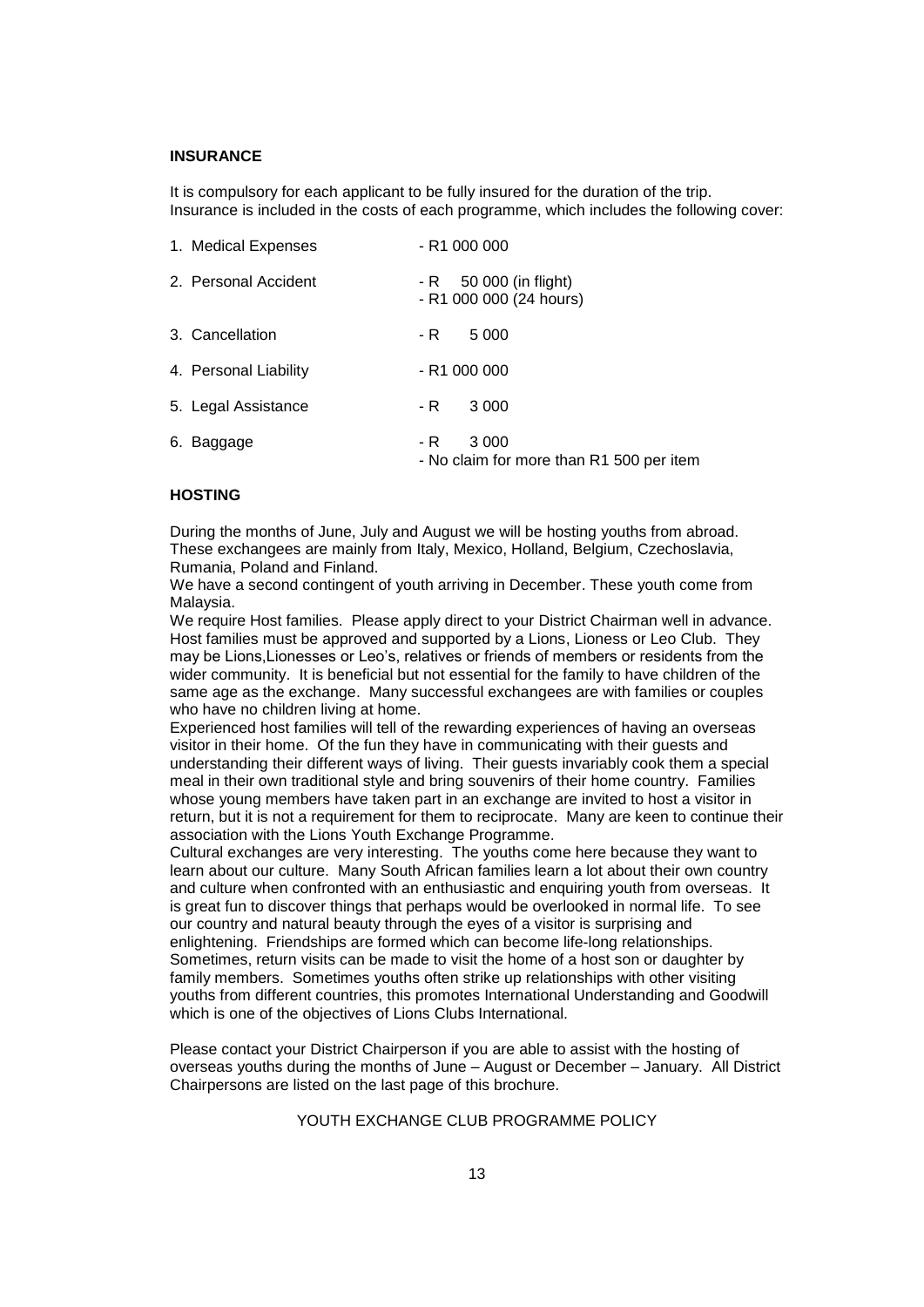# **ALL PARTICIPANTS SHOULD KNOW AND UNDERSTAND THE PURPOSE AND THE OBJECTIVES OF THE LIONS CLUBS INTERNATIONAL YOUTH EXCHANGE PROGRAMME.**

 ,The Lions International Board of Directors adopted the Lions International Youth Exchange programme. This was part of Lions contribution to the improvement of International relations throughout the world and to the promotion of world peace through mutual understanding.

## **IN PARTICIPATING YOU WILL BE FURTHERING THE FIRST OBJECT OF LIONISM.**

To create and foster a spirit of understanding among the peoples of the world.

# **THE PURPOSE AND OBJECTIVES OF THE YOUTH EXCHANGE PROGRAMME ARE:**

- 1. To bring young people into contact with youth and adults of other countries.
- 2. To share family and community life of another culture.
- 3. To promote International understanding and goodwill throughout the world of Lionism.

## **GENERAL INFORMATION FOR PARTICIPATING YOUTH.**

 You have been selected by your Lions Club to be an ambassador for Southern Africa, Lions Clubs International and your Lions Club. Therefore, you must at all times behave in a manner which will in no way bring discredit.

 From the outset you should understand that your visit is not a sightseeing tour. You will be living with and treated as part of a family/families during your stay. Your host family/families is/are under no obligation to take you anywhere, however the majority of youth do see a great deal of the country or area where they are staying.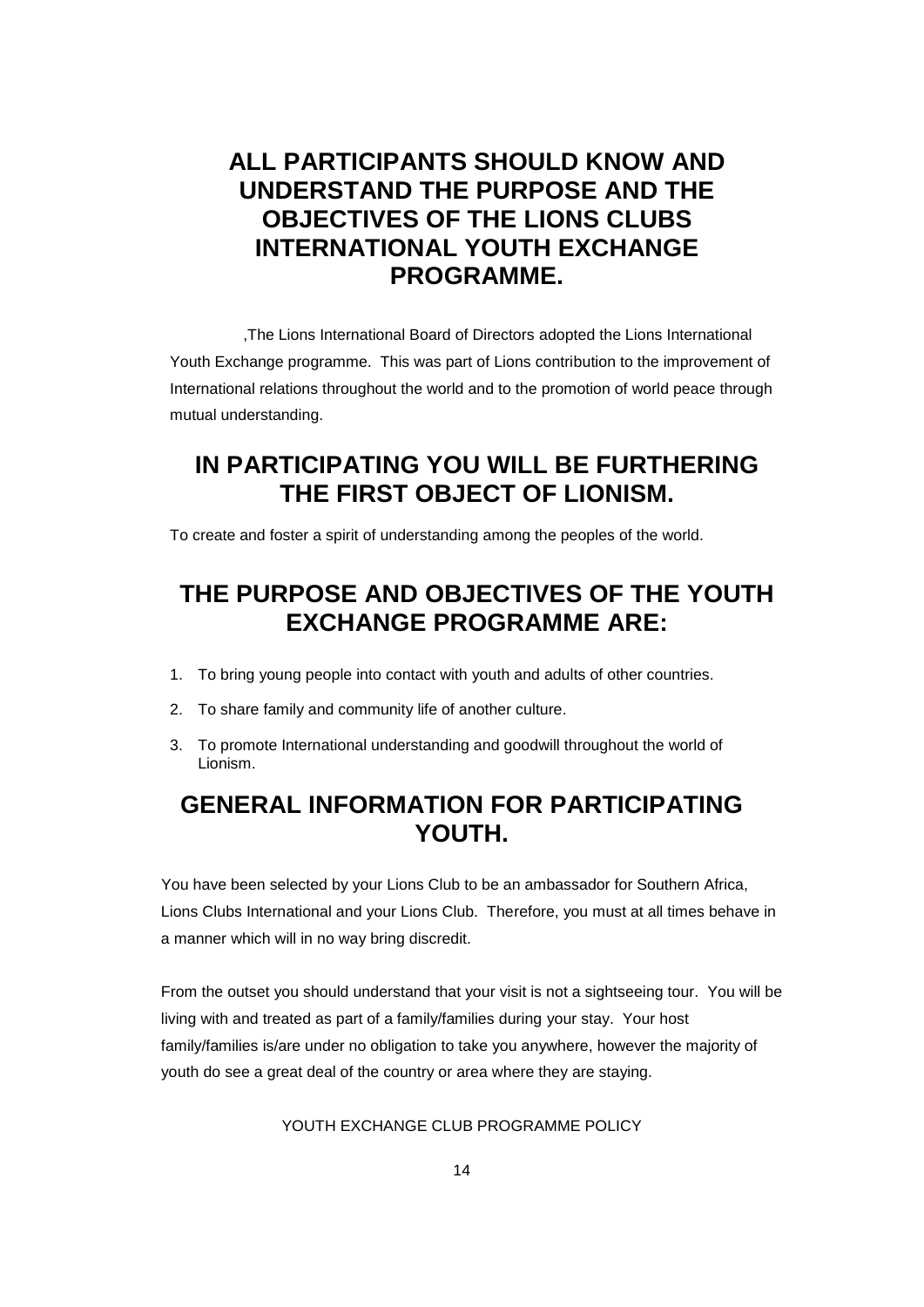On your application form you may have requested to be hosted in a particular town, city or state. Wherever possible, your request will be given consideration: however, the governing factor is the availability of Host families.

You are strongly advised to maintain a folder in which to file the information you will receive from the Multiple District Youth Exchange Chairperson and your District Youth Exchange Chairperson. All correspondence must be read, understood and answered immediately. Details relating to passports, visas and Department of Health requirements are frequently altered and the responsibility of keeping this information updated rests ultimately with the youth involved. By being slow to respond you will delay the finalising of the whole programme, affecting everyone in your group.

It there are any details you require concerning your trip you should enquire through the Multiple District Youth Exchange Chairperson.

# **PREPARING FOR THE VISIT.**

You should have studied the culture of the country you are about to visit including important details of history, geography and social composition. While fluency of the language may not be required you should know some basic phrases. You will be asked many questions about Southern Africa and the town or city where you live. Therefore, it is important to refresh your knowledge of Southern Africa. Read through the "Students Youth Exchange Manual". **It is on the MD 410 website.**

If you are going to cold climates you may find it extremely cold. You should take warm clothing, however do not forget to pack a swimming costume as there are many heated pools.

If you intend buying clothes, souvenirs etc. it is advisable to send any surplus luggage back to Southern Africa prior to your departure. If you will not require them for some time, return them by surface mail, otherwise send them back by air as unaccompanied luggage.

Youth Exchange Windbreaker will be issued once you have been accepted to your country of exchange and your deposit has been paid. Please do not forget to supply your jacket size. These help to identity with your exchange group, also to the Lions group in South Africa and your destination country.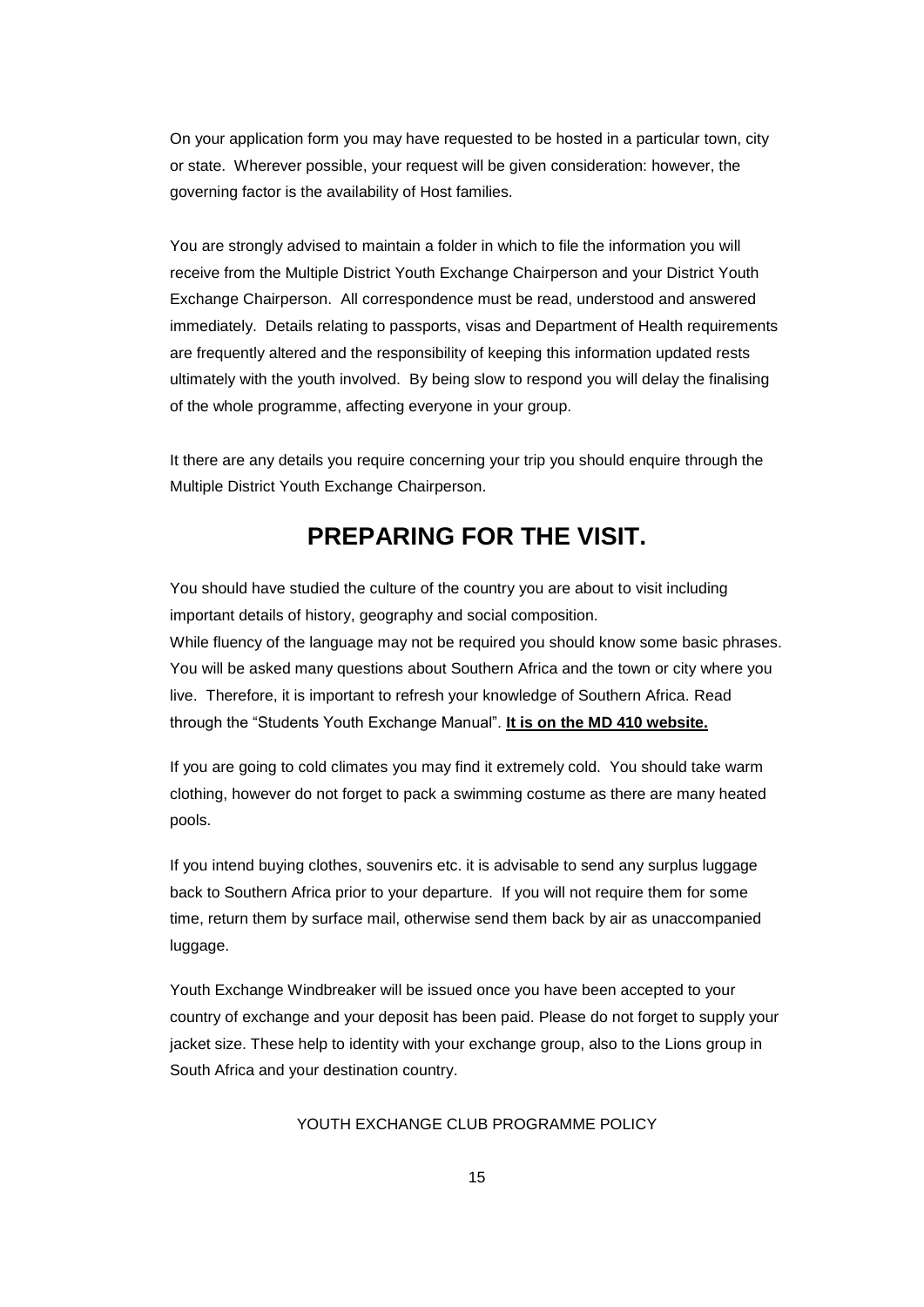An amount of pocket money that should be taken varies from person to person. As you are travelling overseas you should purchase travellers cheques in the currency of the country you are visiting. It is advisable to purchase approximately R100.00 in the currency of the country you are visiting to cover any unexpected emergency when you arrive e.g. telephone calls, taxi fares.

Youth Exchange pins and banners will be supplied to you.

Your hosting arrangements will be organised by the Lions club in the country(s) of your choice. You will be hosted by one or mare families of that club. You will be notified of your Host family / families names and addresses as soon as that information becomes available. In some instances, you may find that you will receive correspondence from your host families before being officially notified by the M.D. Youth Exchange Chairperson. Whichever way you find out their names, you should write to them immediately.

Do not forget to buy small gifts for your Host families. Something typically Southern African would be of special significance.

### **DURING THE VISIT**

On your arrival in your Host Country you will be met by a member of Lions who will ensure that you and your luggage are transferred to your ongoing plane, train or bus to your destination, where you will be met by your Host family. Your Host family and club have probably spent a great deal of time preparing for your visit and planning excursions. Be courteous and show interest in whatever they have planned for you.

You must be willing to adapt to a new culture and learn different customs. While you are with your Host family, you should be careful to avoid critical statements about their town or country. Do not make unfavourable comparisons between Southern Africa and your Host country.

Keep an open mid. There are usually two points of view on most issues; try to see the other side even if you do not necessarily agree. Above all, be tactful and diplomatic when your Host expresses views opposed to your own.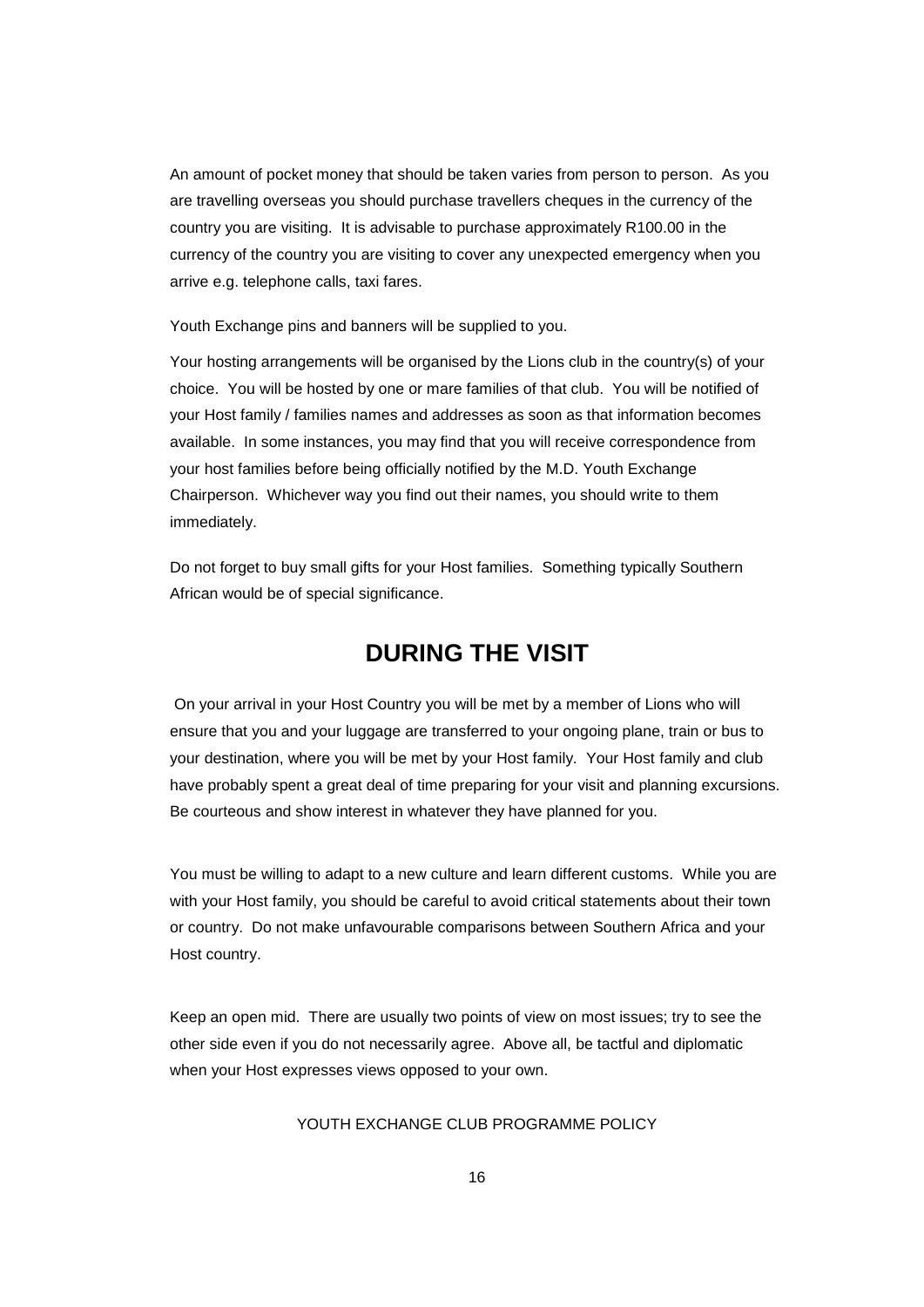You may be asked to speak at a meeting of your Host Lions Club. Prepare a speech on Southern Africa and where possible show a DVD/POWERPOINT. If you are in Europe include a message of greeting or farewell in the language of your Host country.

Do not neglect to write a letter or postcard to your sponsor club and Youth Exchange Chairperson to advise of your safe arrival and activities to date.

When you leave your Host family, either when moving to another host family, or returning to Southern Africa do not forget to thank them for having you. Sometimes, in the excitement of going, young people forget this very important courtesy.

**It is of the utmost importance that you must reconfirm your flight seventy two (72) hours before departure. Ask your Host family or the Host Lions to assist you.**

## **AFTER YOUR VISIT**

Upon returning home you should:

- 1. Send a thank you note to your Host club and Host family / families. You should endeavour to continue to write to your Host family even if it is only a postcard.
- 2. Send a full report to the Multiple District Youth Exchange Chairperson within 3 weeks of your return.

If not invited to do so, you should ask the President or Youth Exchange Chairperson of your Sponsoring club if you may share your Youth exchange visit by addressing the Club. In any event, write a letter of thanks to your sponsor club.

 Your sponsoring club may ask your collaboration in reaching other youth for the Youth Exchange programme. Such invitation should be accepted since this is helping in a practical way to spread understanding and goodwill.

 Your family may be asked to host a visitor/s to South Africa. Such invitation should be accepted since this is a way to reciprocate hospitality offered to you.